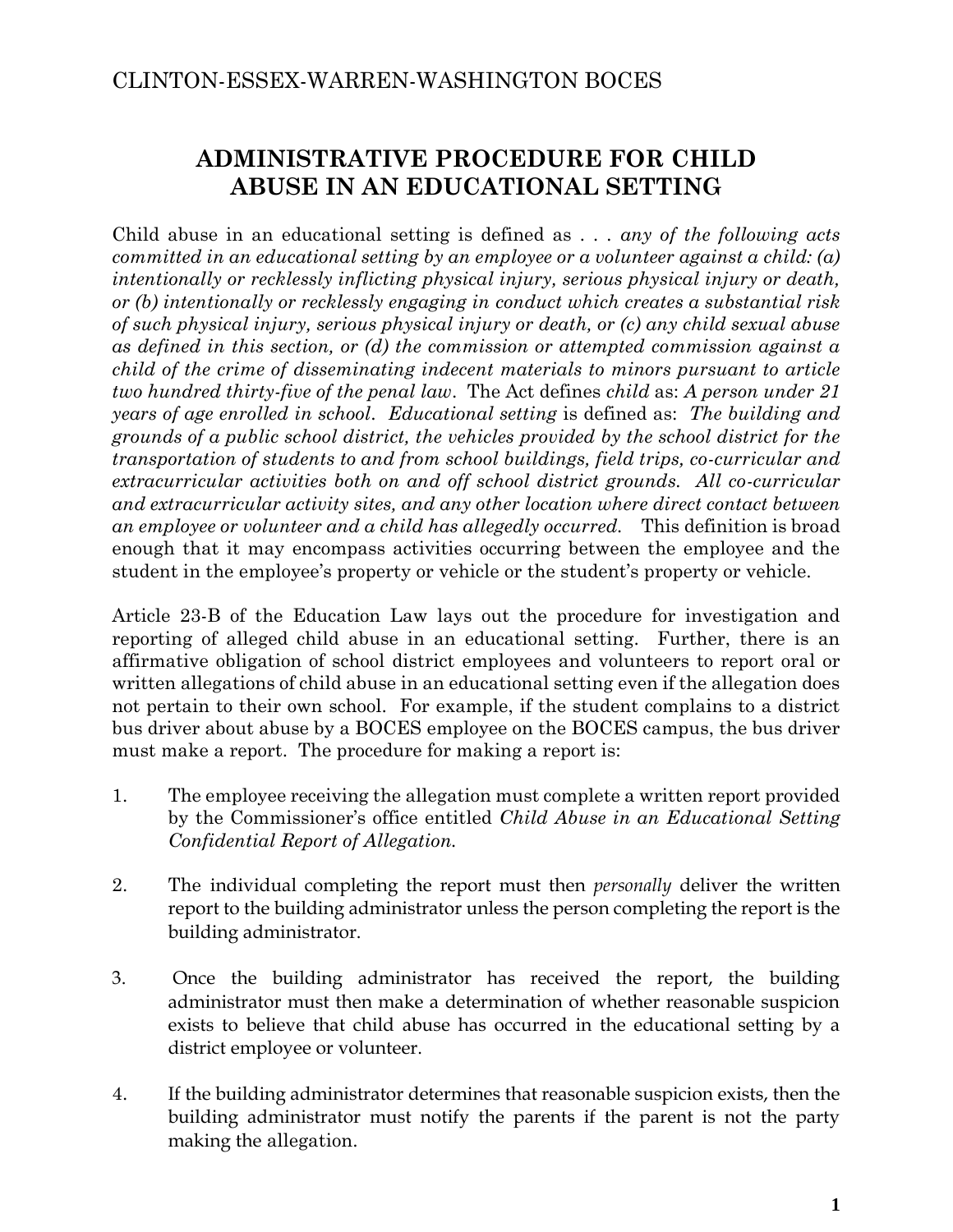- 5. Once the building administrator has notified the parents, the parents must be provided with a written statement of parental rights. The building administrator must also then contact local law enforcement.
- 6. Finally, the building administrator must refer any report determined to have reasonable suspicion to the Superintendent. Once the Superintendent has received the report, the Superintendent must ensure that law enforcement has been contacted and, in cases where the report of child abuse involves an employee or a volunteer either certified or licensed by the Department of Education, the Superintendent must file a report in the Commissioner's office regarding that individual's conduct.

Further, if charges are brought against an employee or volunteer pursuant to a report of child abuse in an educational setting, the district must notify the District Attorney.

All material collected by the school district relating to the report of child abuse in an educational setting shall be kept in confidence under the statute. If the building administrator or Superintendent determines no reasonable suspicion exists with respect to an allegation, the report should be expunged from any record kept by the school district after a period of five years from the date of the report. The statutory provisions contain no penalty for individuals making false allegations under this process.

The attached Child Abuse In An Educational Setting Confidential Report of Allegation Form is the required SED report form which must be completed for each incident and retained for a minimum of five years.

### **Comments**

Neither the Statute nor the Commissioner's Regulations defines what constitutes *reasonable suspicion that child abuse occurred*.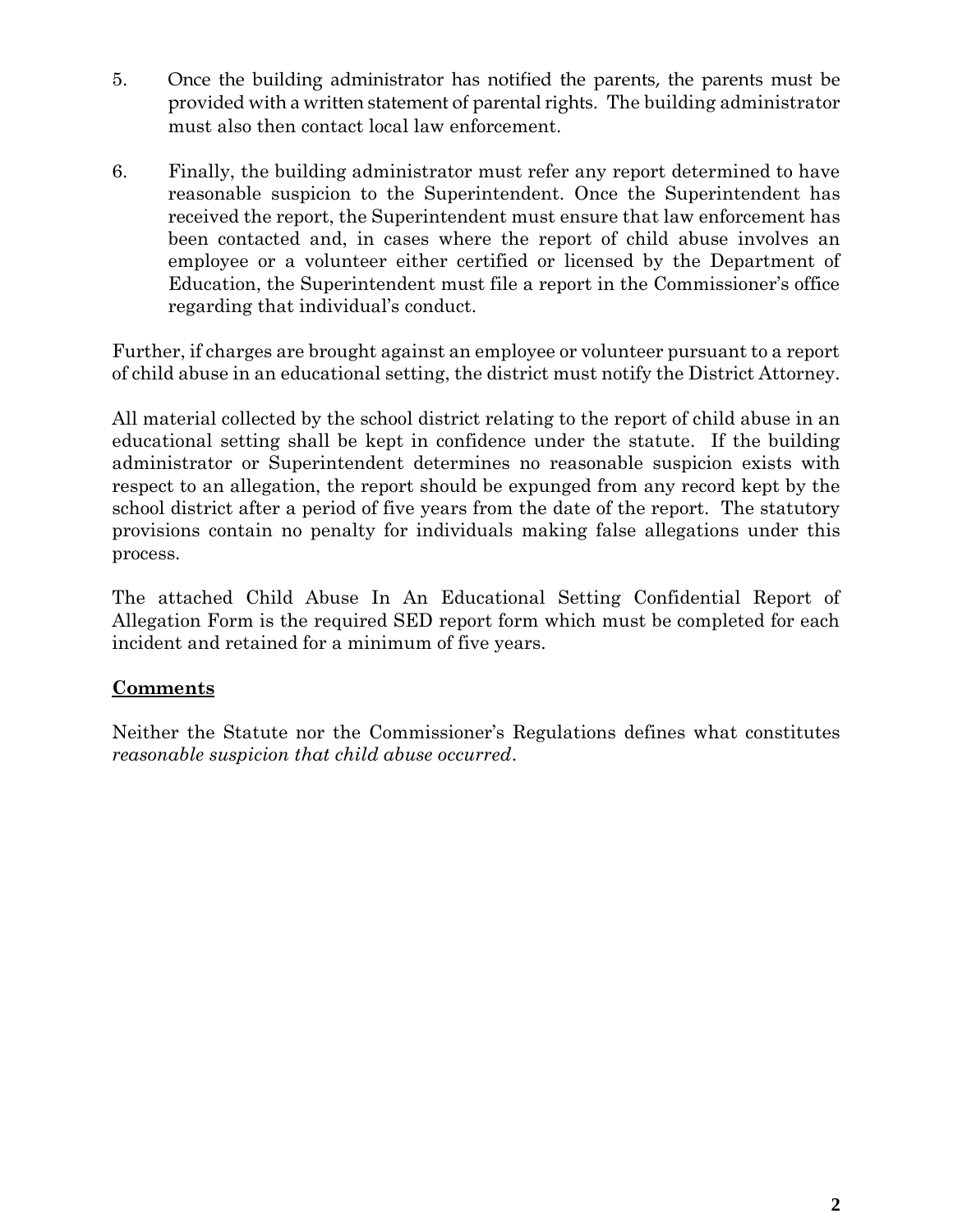#### **CVES STATEMENT OF PARENTAL RIGHTS**

Parents have the right to have all allegations of child abuse in an educational setting investigated and dealt with appropriately. Reporting of child abuse in an educational setting shall be governed by Regulations of the Commissioner of Education in accordance with Education Law § 1132. The procedures for doing so are:

- 1. Upon receipt of an allegation of child abuse in an educational setting as defined by Education Law § 1125, a school employee shall complete the *Child Abuse in an Educational Setting Confidential Report of Allegation* form and personally deliver the completed form to the building administrator as soon as possible.
- 2. If the reported allegation concerns an employee or volunteer in another school district or BOCES, the employee receiving the allegation shall deliver the completed Child Abuse in an Educational Setting Confidential Report Form to the Superintendent of the school district or BOCES employing the person making the report.
- 3. Upon receiving the completed form, the building administrator must determine if there is reasonable suspicion to believe that an act of child abuse has occurred. In situations where the Superintendent is the person receiving the initial report, the Superintendent must make the determination of reasonable suspicion.
- 4. If the building administrator or Superintendent determines that no reasonable suspicion exists to believe an act of child abuse occurred, then such report shall be expunged from any record the school district keeps after a period of five years from the date of making the report or at such earlier time as the school district determines.
- 5. If the building administrator determines that reasonable suspicion exists to believe an act of child abuse has occurred, then the building administrator shall:

a. notify the parent of the allegation if the parent is not the reporting party;

b. provide the parent with a written statement of parental rights;

c. personally deliver a copy of the completed report to the Superintendent as soon as possible;

d. after consultation with the Superintendent, the building administrator shall forward a copy of the completed report to the appropriate law enforcement agency. However, the report to the law enforcement agency shall not be delayed as a result of the building administrator's inability to contact the Superintendent promptly.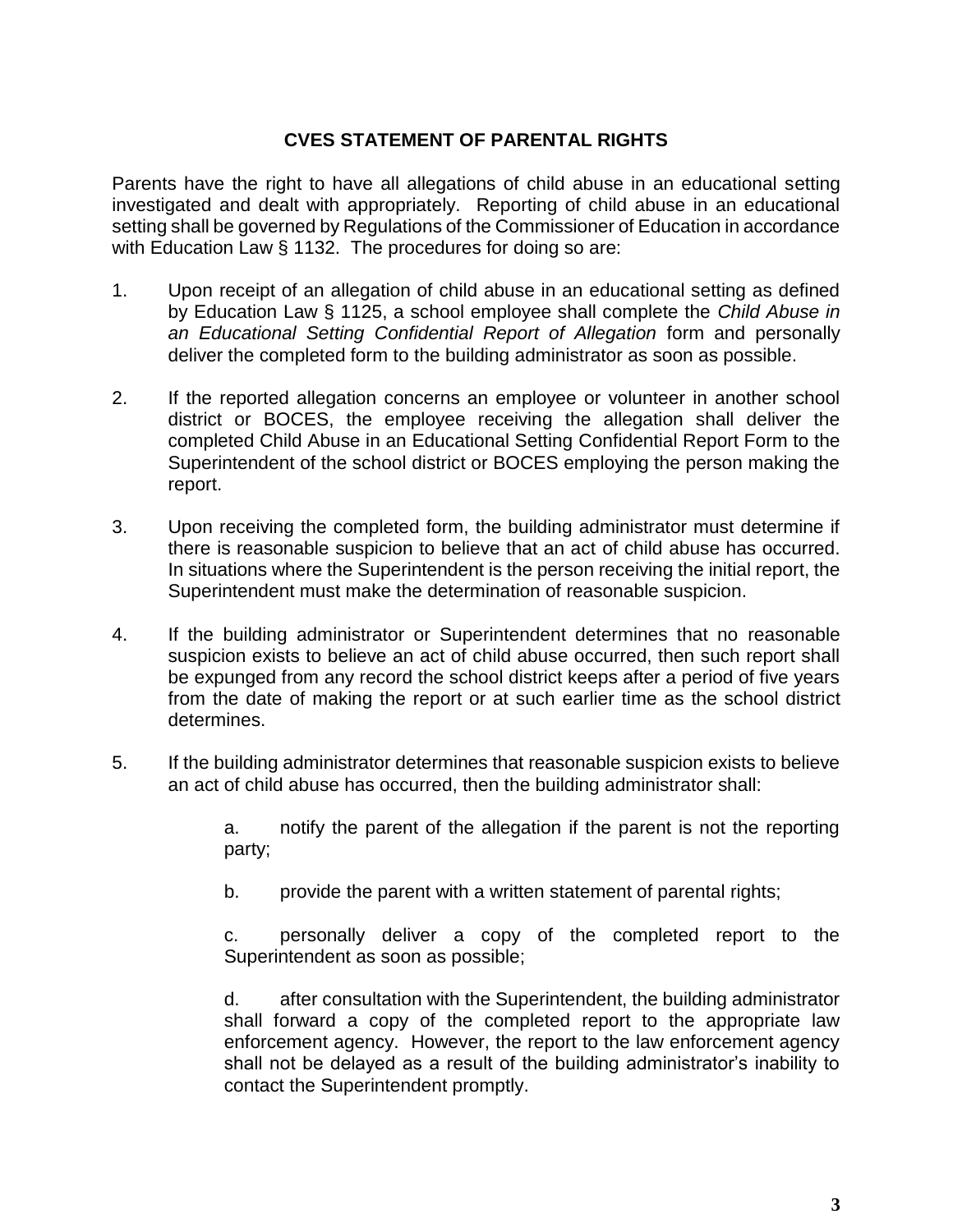- 6. In cases when the Superintendent is the original recipient of the allegation of child abuse in an educational setting, the Superintendent shall follow the enumerated steps under paragraph 5.
- 7. Upon a finding by the building administrator or upon investigation of a report originating with the Superintendent that reasonable suspicion exists to believe that an act of child abuse in an educational setting occurred, the Superintendent shall ensure that the appropriate law enforcement authorities have been contacted.
- 8. In reports of child abuse in an educational setting involving employees or volunteers certified or licensed by the Department of Education, the Superintendent must forward a copy of the report to the Commissioner of Education pursuant to Part 83 of the Commissioner's Regulations.
- 9. Where a criminal investigation of an allegation of child abuse by an employee or volunteer is undertaken by a law enforcement agency as a result of a report forwarded by the school district, the District Attorney shall notify the Superintendent of the school district the child attends and, if different, the Superintendent of the school where the incident occurred of any indictment or filing of an accusatory instrument against the employee or volunteer and the disposition of any criminal case or termination of any investigation.
- 10. Upon criminal conviction of a licensed or certified school employee arising out of a report of child abuse in an educational setting, the Commissioner of Education shall be notified by the District Attorney of the conviction and the Commissioner shall proceed to determine whether the person convicted possesses good moral character pursuant to Part 83 of the Commissioner's Regulations.
- 11. All materials concerning reports of child abuse in an educational setting in possession of the school district shall be confidential and shall not be re-disclosed except to law enforcement or where otherwise permitted by law.
- 12. Willful failure of a school district employee to prepare and submit a report of child abuse in an educational setting is a Class A misdemeanor. Willful failure of a school administrator to refer a report of child abuse in an educational setting to law enforcement in accordance with Education Law Article 23-B is a Class A misdemeanor and the Commissioner of Education may also assess a fine of up to \$5,000.
- 13. Failure of a school administrator to report to law enforcement a resignation or voluntary suspension of an employee upon an allegation of child abuse in an educational setting is a Class E felony and the Commissioner of Education may assess a fine of up to \$20,000.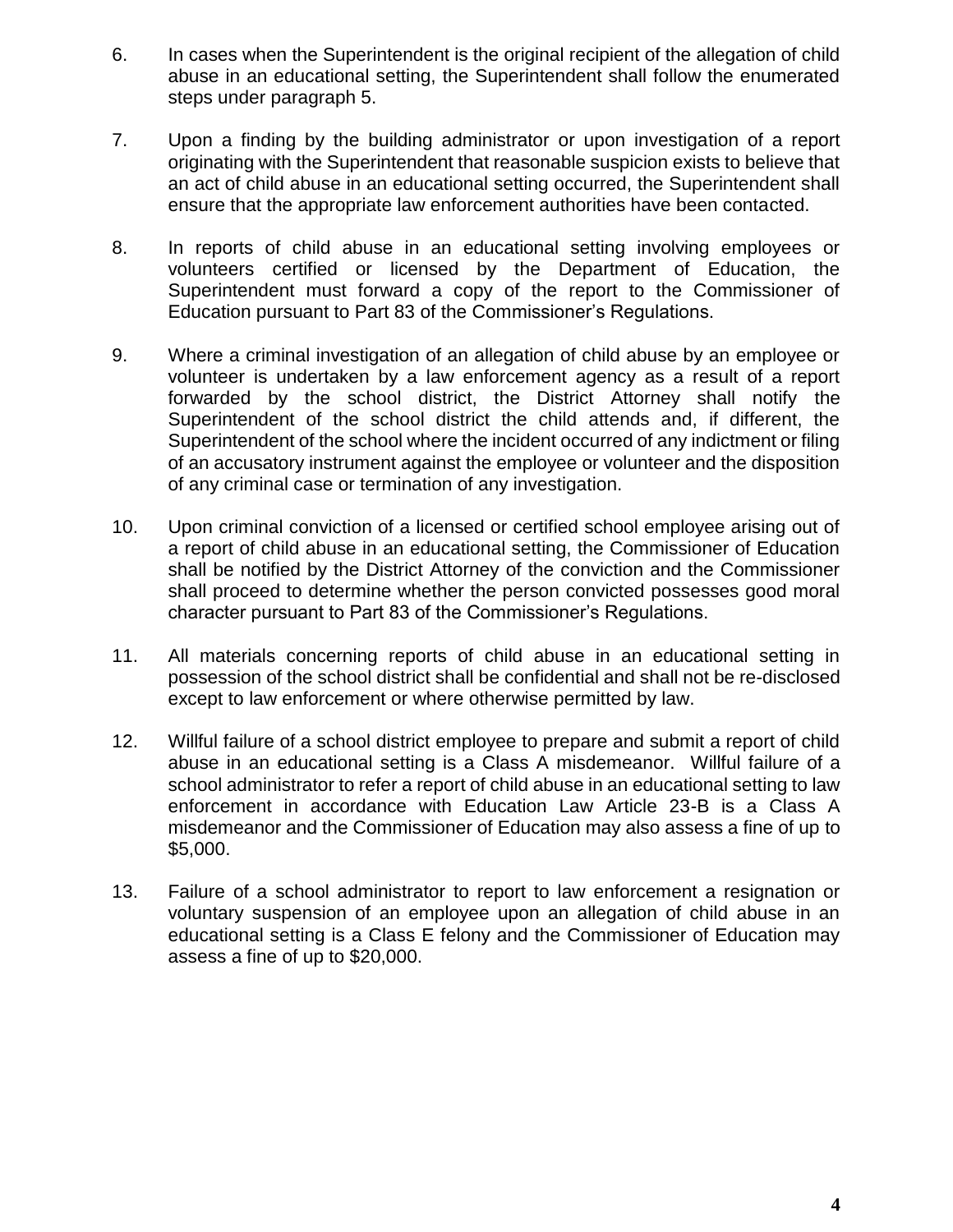## **CHILD ABUSE IN AN EDUCATIONAL SETTING CVES CONFIDENTIAL REPORT OF ALLEGATION**

|                                                                                                                                                                                                                                                                                      | PARENT OF SUBJECT CHILD                             |  |
|--------------------------------------------------------------------------------------------------------------------------------------------------------------------------------------------------------------------------------------------------------------------------------------|-----------------------------------------------------|--|
| Name<br>Last<br>First<br>MI<br>School                                                                                                                                                                                                                                                | Name<br>Address (if different)                      |  |
| Age or Birthday (Mo/Day/Yr)                                                                                                                                                                                                                                                          |                                                     |  |
| <b>SOURCE OF ALLEGATION (Check as Appropriate)</b>                                                                                                                                                                                                                                   |                                                     |  |
| $\Box$ Child $\Box$ Parent<br>□ Other - Name<br><u>and the company of the company of the company of the company of the company of the company of the company of the company of the company of the company of the company of the company of the company of the company of the com</u> | Relationship to Child (if any)                      |  |
| ALLEGED PERPETRATOR (EMPLOYEE OR VOLUNTEER)                                                                                                                                                                                                                                          |                                                     |  |
| Name School District<br>School Building<br>School Position                                                                                                                                                                                                                           |                                                     |  |
| <b>SPECIFIC ALLEGATION</b>                                                                                                                                                                                                                                                           |                                                     |  |
| Use this space to provide information to describe or explain the circumstances surrounding the allegation.<br>(attach additional sheets if necessary)                                                                                                                                |                                                     |  |
| <b>REPORTER INFORMATION</b>                                                                                                                                                                                                                                                          |                                                     |  |
|                                                                                                                                                                                                                                                                                      |                                                     |  |
| Name                                                                                                                                                                                                                                                                                 |                                                     |  |
| □ School Guidance Counselor □ School Nurse □ School Psychologist<br>Teacher<br>П<br>Administrator □ School Board Member<br>$\Box$<br>School personnel required to hold teaching or administrator license or certification                                                            | School Social Worker<br>Signature                   |  |
|                                                                                                                                                                                                                                                                                      | FOR SUPERINTENDENT OF SCHOOL USE ONLY               |  |
| FOR ADMINISTRATOR USE ONLY<br>Reasonable Suspicion __________Yes _________No                                                                                                                                                                                                         |                                                     |  |
|                                                                                                                                                                                                                                                                                      |                                                     |  |
|                                                                                                                                                                                                                                                                                      |                                                     |  |
|                                                                                                                                                                                                                                                                                      | Date Submitted to Commissioner $\frac{1}{\sqrt{2}}$ |  |

H